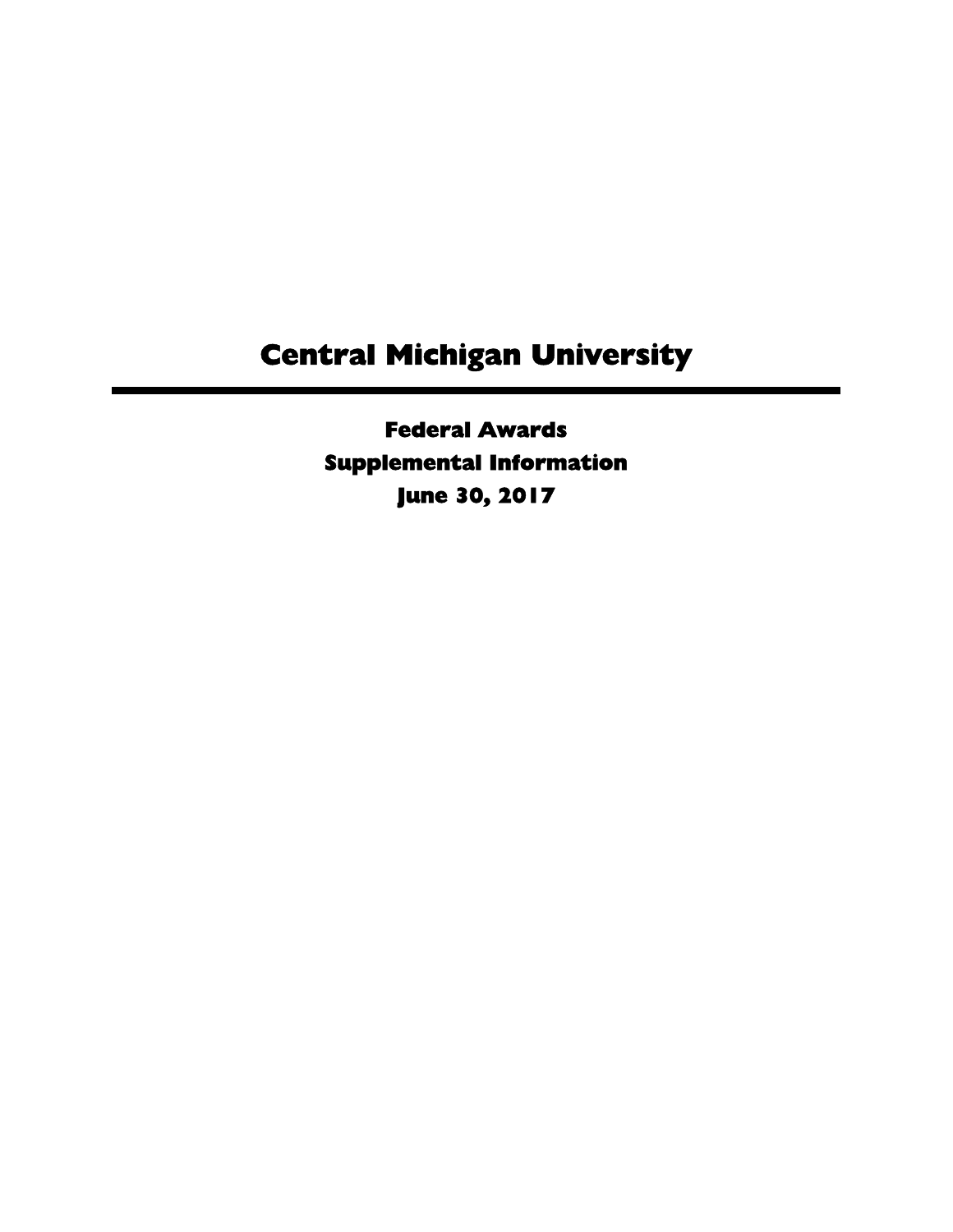### **Contents**

Independent Auditor's Reports:

| Report on Schedule of Expenditures of Federal Awards Required by<br>the Uniform Guidance                                                                                                           |                 |
|----------------------------------------------------------------------------------------------------------------------------------------------------------------------------------------------------|-----------------|
| Report on Internal Control Over Financial Reporting and on Compliance and<br>Other Matters Based on an Audit of Financial Statements Performed in<br>Accordance with Government Auditing Standards | $2 - 3$         |
| Report on Compliance for Each Major Federal Program;<br>Report on Internal Control Over Compliance                                                                                                 | $4 - 5$         |
| Schedule of Expenditures of Federal Awards                                                                                                                                                         | $6 - 9$         |
| Notes to Schedule of Expenditures of Federal Awards                                                                                                                                                | $\overline{10}$ |
| Schedule of Findings and Questioned Costs                                                                                                                                                          | I I - I 2       |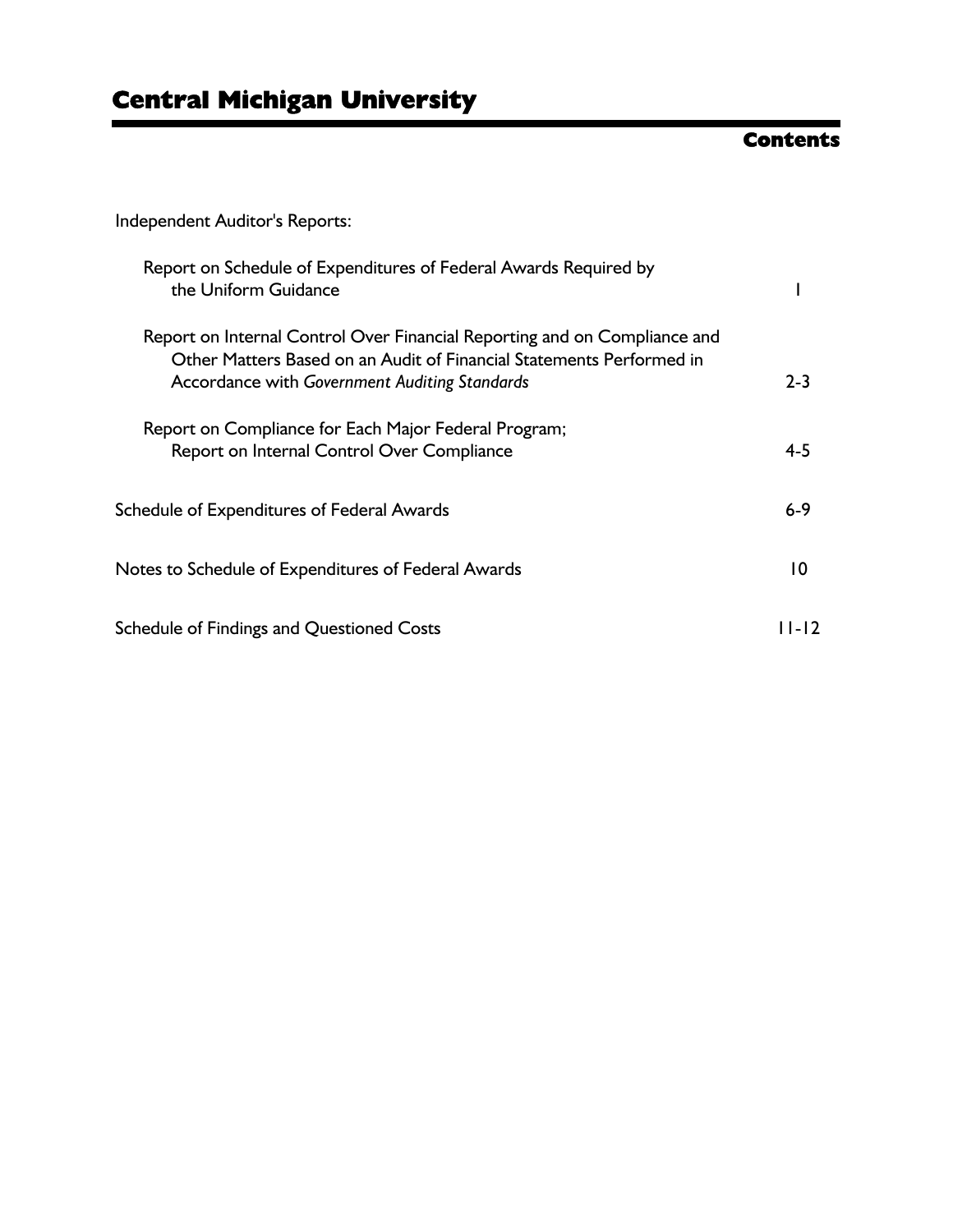

Report on Schedule of Expenditures of Federal Awards Required by the Uniform Guidance

Independent Auditor's Report

To the Board of Trustees Central Michigan University

We have audited the financial statements of Central Michigan University (the "University") and the discretely presented component units of Central Michigan University as of and for the year ended June 30, 2017, and the related notes to the financial statements, which collectively comprise the University's basic financial statements. We issued our report thereon dated September 21, 2017, which contained unmodified opinions on the financial statements of the University and its component units. Our audit was conducted for the purpose of forming opinions on the financial statements that collectively comprise the basic financial statements. We have not performed any procedures with respect to the audited financial statements subsequent to September 21, 2017. We did not audit the financial statements of Central Health Advancement Solutions (CHAS) or the Institute for Excellence in Education (IEE) which represent all of the assets, net assets, and revenue of the discretely presented component units. Those financial statements were audited by other auditors, whose report thereon has been furnished to us, and our opinion, insofar as it relates to the amounts included for CHAS and IEE, is based on the report of the other auditors.

The accompanying schedule of expenditures of federal awards is presented for the purpose of additional analysis as required by the Uniform Guidance, and is not a required part of the basic financial statements. Such information is the responsibility of management and was derived from and relates directly to the underlying accounting and other records used to prepare the financial statements. The information has been subjected to the auditing procedures applied in the audit of the financial statements and certain additional procedures, including comparing and reconciling such information directly to the underlying accounting and other records used to prepare the financial statements or to the financial statements themselves, and other additional procedures in accordance with auditing standards generally accepted in the United States of America. In our opinion, the information is fairly stated in all material respects in relation to the financial statements as a whole.

Plante & Moran, PLLC

September 21, 2017

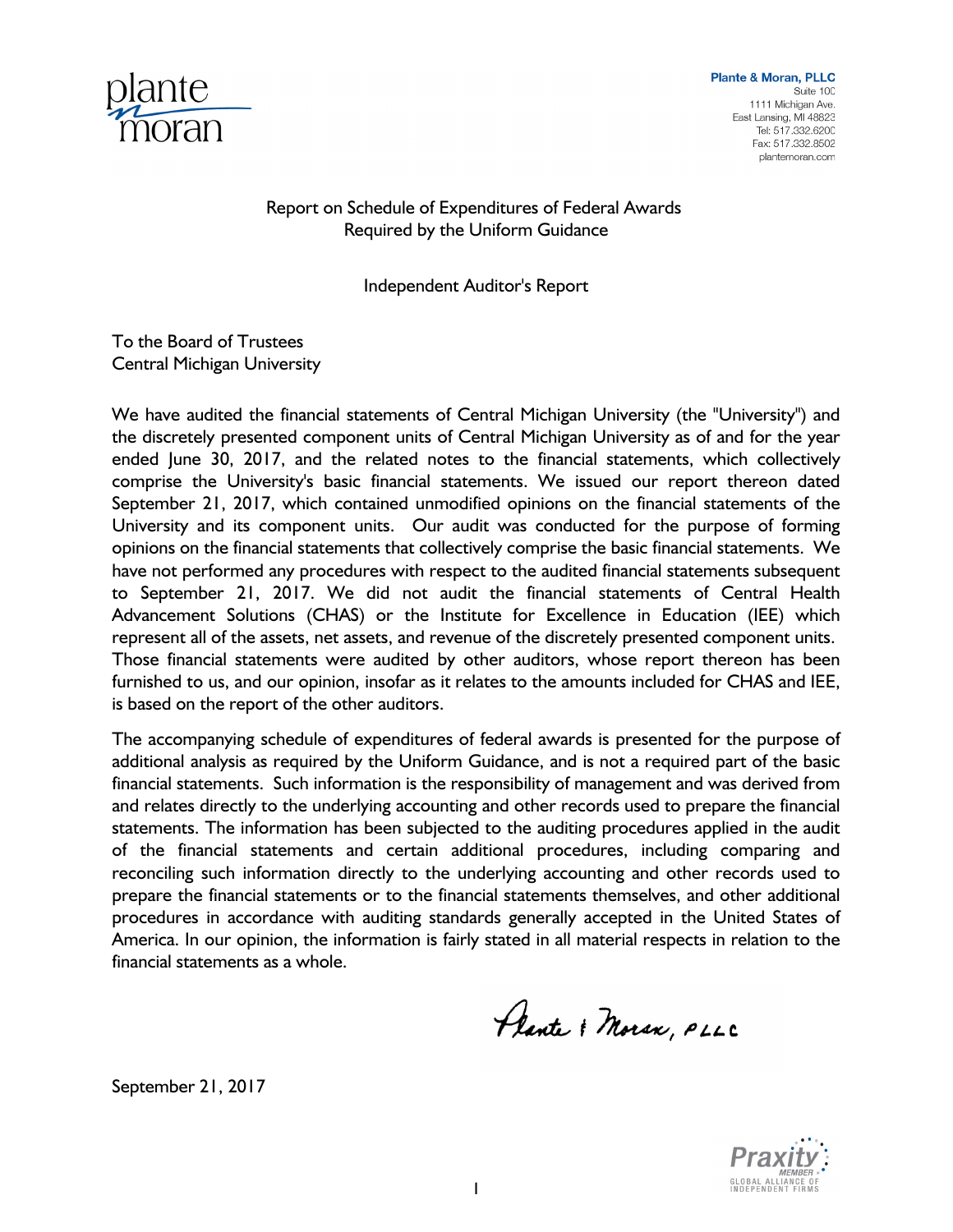

**Plante & Moran, PLLC** Suite 100 1111 Michigan Ave. East Lansing, MI 48823 Tel: 517.332.6200 Fax: 517.332.8502 plantemoran.com

### Report on Internal Control Over Financial Reporting and on Compliance and Other Matters Based on an Audit of Financial Statements Performed in Accordance with *Government Auditing Standards*

#### Independent Auditor's Report

To Management and the Board of Trustees Central Michigan University

We have audited, in accordance with auditing standards generally accepted in the United States of America and the standards applicable to financial audits contained in *Government Auditing Standards* issued by the Comptroller General of the United States, the financial statements of Central Michigan University (the "University") and the discretely presented component units of Central Michigan University as of and for the year ended June 30, 2017 and the related notes to the financial statements, which collectively comprise the University's basic financial statements, and have issued our report thereon dated September 21, 2017. Our report includes a reference to other auditors who audited the financial statements of Central Health Advancement Solutions (CHAS) and the Institute for Excellence in Education (IEE), as described in our report on Central Michigan University's financial statements. This report does not include the results of the other auditors' testing of internal control over financial reporting or compliance and other matters that are reported on separately by those auditors. The financial statements of CHAS and IEE were not audited in accordance with *Government Auditing Standards.*

### **Internal Control Over Financial Reporting**

In planning and performing our audit of the financial statements, we considered Central Michigan University's internal control over financial reporting (internal control) to determine the audit procedures that are appropriate in the circumstances for the purpose of expressing our opinions on the financial statements, but not for the purpose of expressing an opinion on the effectiveness of the University's internal control. Accordingly, we do not express an opinion on the effectiveness of the University's internal control.

A deficiency in internal control exists when the design or operation of a control does not allow management or employees, in the normal course of performing their assigned functions, to prevent, or detect and correct, misstatements on a timely basis. A material weakness is a deficiency, or a combination of deficiencies, in internal control, such that there is a reasonable possibility that a material misstatement of the University's financial statements will not be prevented, or detected and corrected, on a timely basis. A significant deficiency is a deficiency, or a combination of deficiencies, in internal control that is less severe than a material weakness, yet important enough to merit attention by those charged with governance.

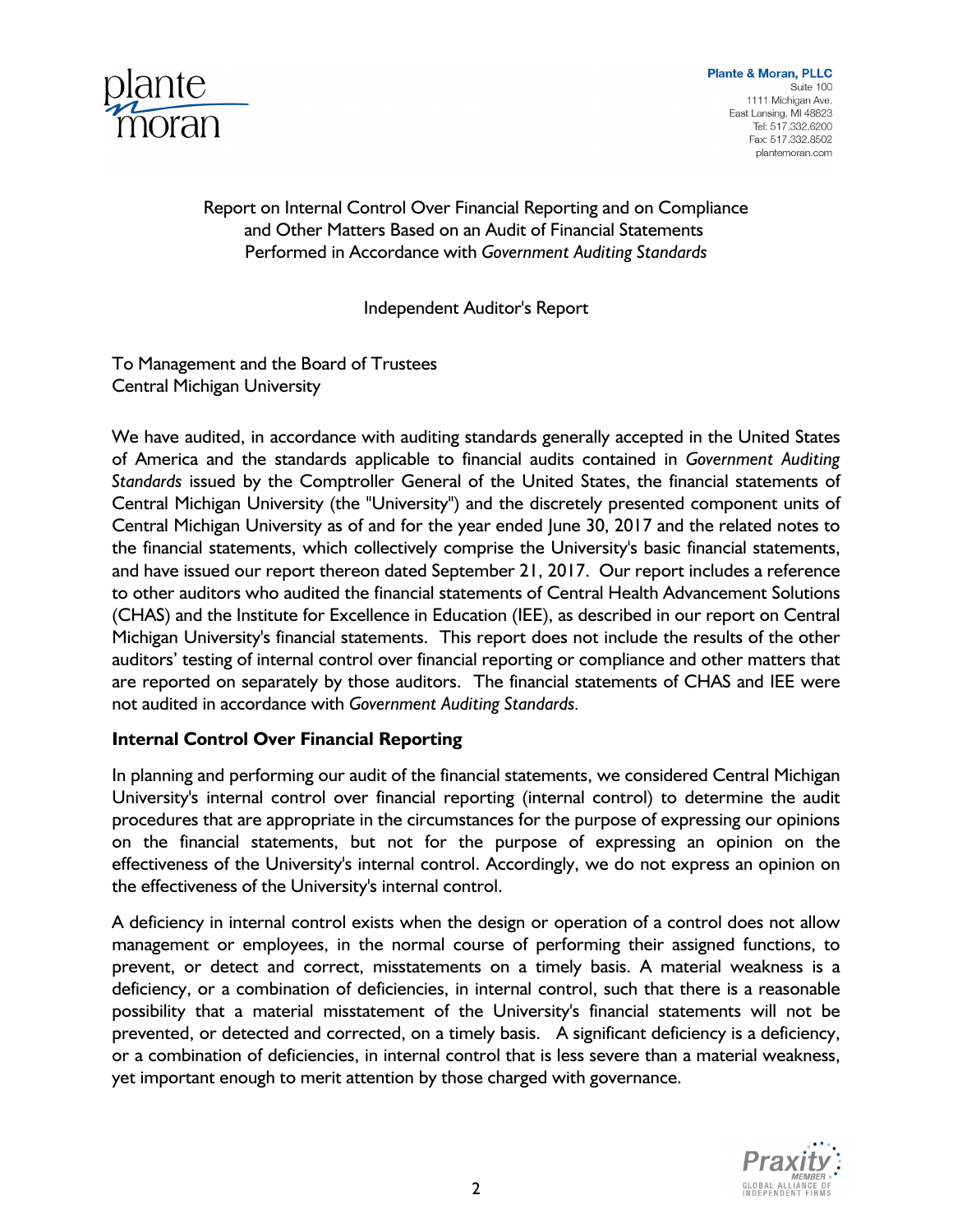To Management and the Board of Trustees Central Michigan University

Our consideration of internal control was for the limited purpose described in the first paragraph of this section and was not designed to identify all deficiencies in internal control that might be material weaknesses or significant deficiencies. Given these limitations, during our audit we did not identify any deficiencies in internal control that we consider to be material weaknesses. However, material weaknesses may exist that have not been identified.

#### **Compliance and Other Matters**

As part of obtaining reasonable assurance about whether Central Michigan University's financial statements are free from material misstatement, we performed tests of its compliance with certain provisions of laws, regulations, contracts, and grant agreements, noncompliance with which could have a direct and material effect on the determination of financial statement amounts. However, providing an opinion on compliance with those provisions was not an objective of our audit and, accordingly, we do not express such an opinion. The results of our tests disclosed no instances of noncompliance or other matters that are required to be reported under *Government Auditing Standards.* 

#### **Purpose of this Report**

The purpose of this report is solely to describe the scope of our testing of internal control and compliance and the results of that testing, and not to provide an opinion on the effectiveness of the University's internal control or on compliance. This report is an integral part of an audit performed in accordance with *Government Auditing Standards* in considering the University's internal control and compliance. Accordingly, this communication is not suitable for any other purpose.

Plante & Moran, PLLC

September 21, 2017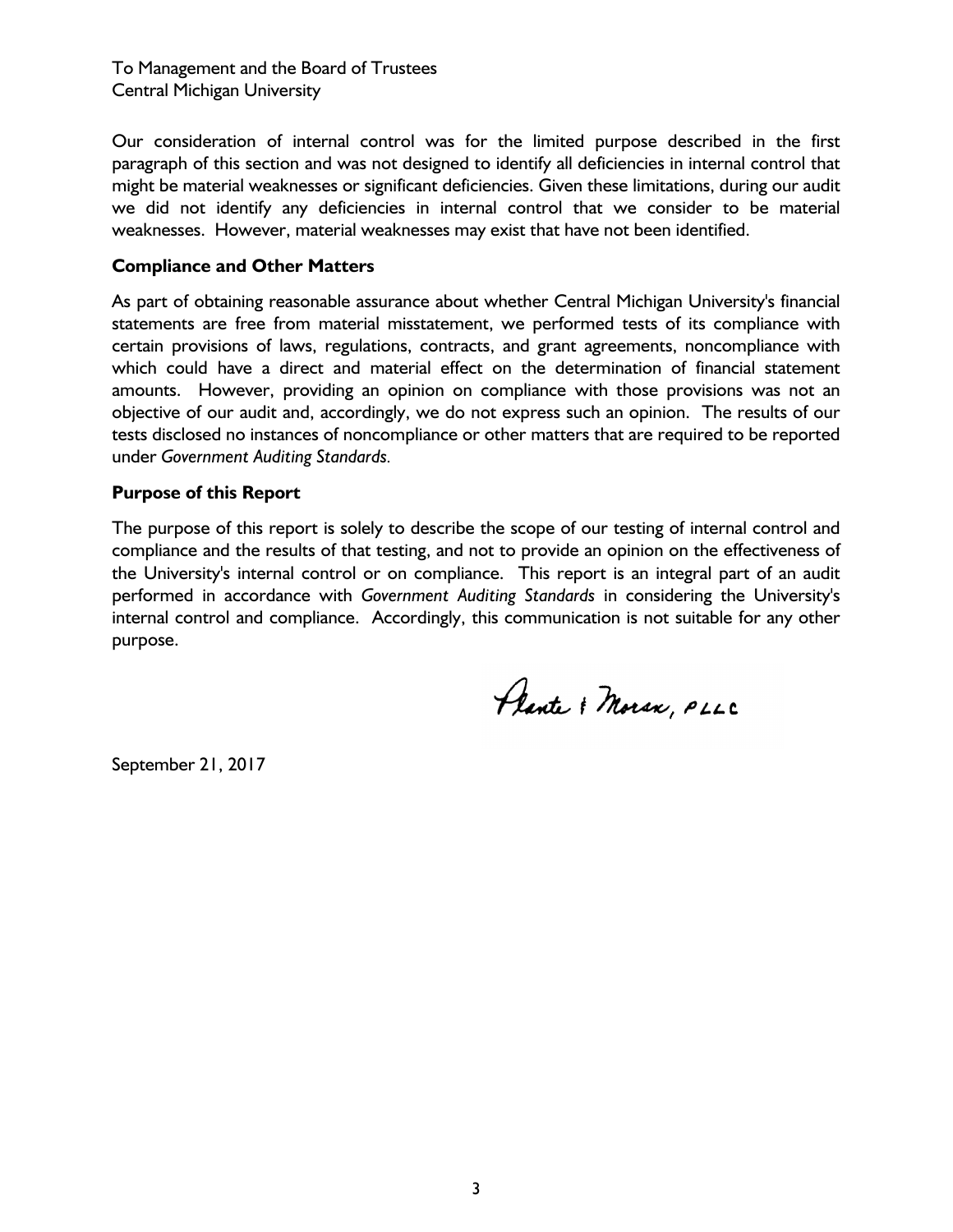

Report on Compliance for Each Major Federal Program; Report on Internal Control Over Compliance

Independent Auditor's Report

To the Board of Trustees Central Michigan University

### **Report on Compliance for Each Major Federal Program**

We have audited Central Michigan University's (the "University") compliance with the types of compliance requirements described in the U.S. Office of Management and Budget (OMB) Compliance Supplement that could have a direct and material effect on its major federal program for the year ended June 30, 2017. Central Michigan University's major federal program is identified in the summary of auditor's results section of the accompanying schedule of findings and questioned costs.

#### *Management's Responsibility*

Management is responsible for compliance with federal statutes, regulations, and the terms and conditions of its federal awards applicable to its federal program.

#### *Auditor's Responsibility*

Our responsibility is to express an opinion on compliance for each of Central Michigan University's major federal programs based on our audit of the types of compliance requirements referred to above.

We conducted our audit of compliance in accordance with auditing standards generally accepted in the United States of America; the standards applicable to financial audits contained in *Government Auditing Standards*, issued by the Comptroller General of the United States; and the audit requirements of Title 2 U.S. Code of Federal Regulations Part 200, *Uniform Administrative Requirements, Cost Principles, and Audit Requirements for Federal Awards* (the "Uniform Guidance")*.* Those standards and the Uniform Guidance require that we plan and perform the audit to obtain reasonable assurance about whether noncompliance with the types of compliance requirements referred to above that could have a direct and material effect on a major federal program occurred. An audit includes examining, on a test basis, evidence about Central Michigan University's compliance with those requirements and performing such other procedures as we considered necessary in the circumstances.

We believe that our audit provides a reasonable basis for our opinion on compliance for each major federal program. However, our audit does not provide a legal determination of Central Michigan University's compliance.

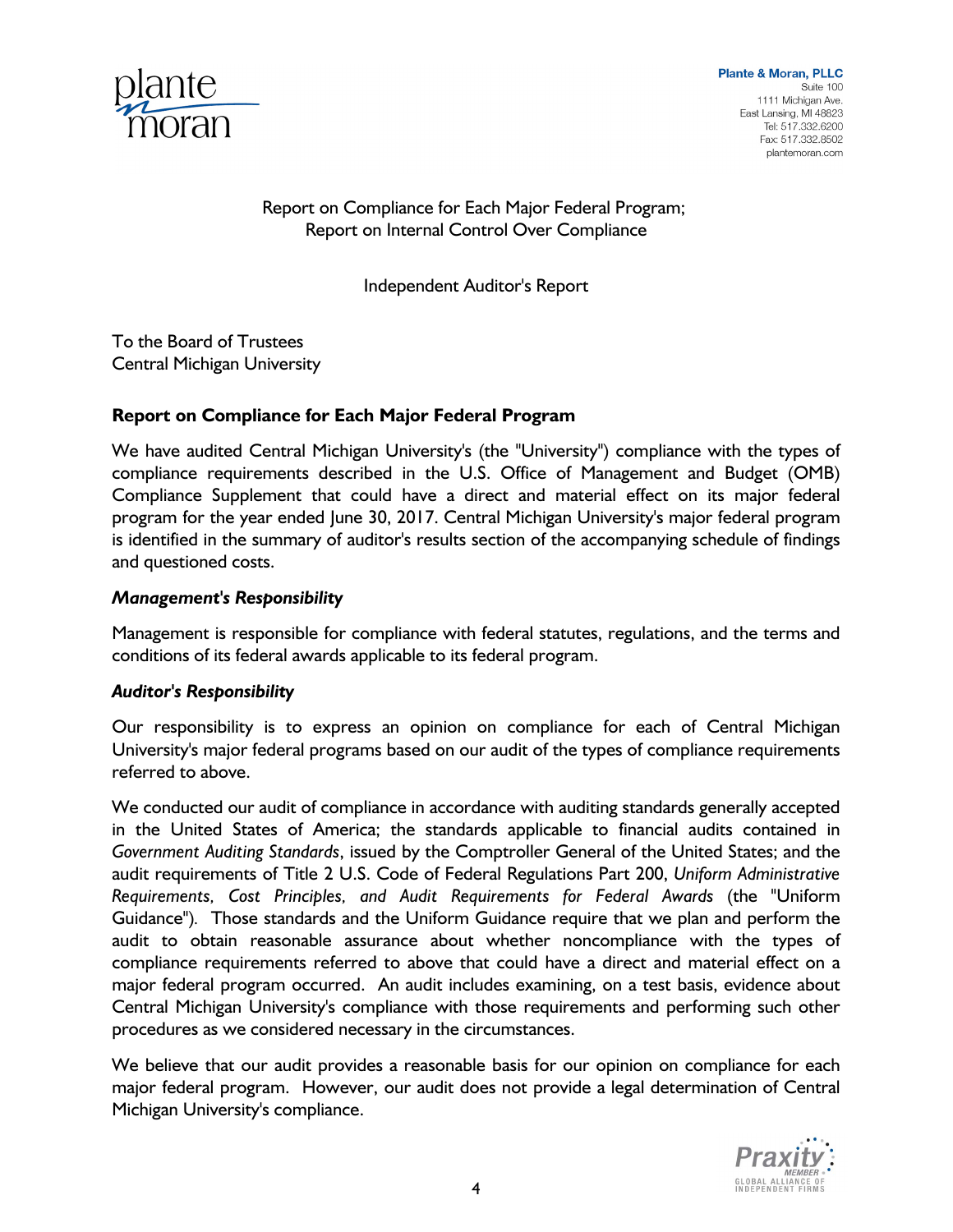#### *Opinion on Each Major Federal Program*

In our opinion, Central Michigan University complied, in all material respects, with the types of compliance requirements referred to above that could have a direct and material effect on its major federal program for the year ended June 30, 2017.

#### **Report on Internal Control Over Compliance**

Management of Central Michigan University is responsible for establishing and maintaining effective internal control over compliance with the types of compliance requirements referred to above. In planning and performing our audit of compliance, we considered Central Michigan University's internal control over compliance with the types of requirements that could have a direct and material effect on each major federal program to determine the auditing procedures that are appropriate in the circumstances for the purpose of expressing an opinion on compliance for each major federal program and to test and report on internal control over compliance in accordance with the Uniform Guidance, but not for the purpose of expressing an opinion on the effectiveness of internal control over compliance. Accordingly, we do not express an opinion on the effectiveness of the University's internal control over compliance.

A deficiency in internal control over compliance exists when the design or operation of a control over compliance does not allow management or employees, in the normal course of performing their assigned functions, to prevent, or detect and correct, noncompliance with a type of compliance requirement of a federal program on a timely basis. A material weakness in internal control over compliance is a deficiency, or combination of deficiencies, in internal control over compliance, such that there is a reasonable possibility that material noncompliance with a type of compliance requirement of a federal program will not be prevented, or detected and corrected, on a timely basis. A significant deficiency in internal control over compliance is a deficiency, or a combination of deficiencies, in internal control over compliance with a type of compliance requirement of a federal program that is less severe than a material weakness in internal control over compliance, yet important enough to merit attention by those charged with governance.

Our consideration of internal control over compliance was for the limited purpose described in the first paragraph of this section and was not designed to identify all deficiencies in internal control over compliance that might be material weaknesses or significant deficiencies. We did not identify any deficiencies in internal control over compliance that we consider to be material weaknesses. However, material weaknesses may exist that have not been identified.

The purpose of this report on internal control over compliance is solely to describe the scope of our testing of internal control over compliance and the results of that testing based on the requirements of the Uniform Guidance. Accordingly, this report is not suitable for any other purpose.

Plante & Moran, PLLC

September 21, 2017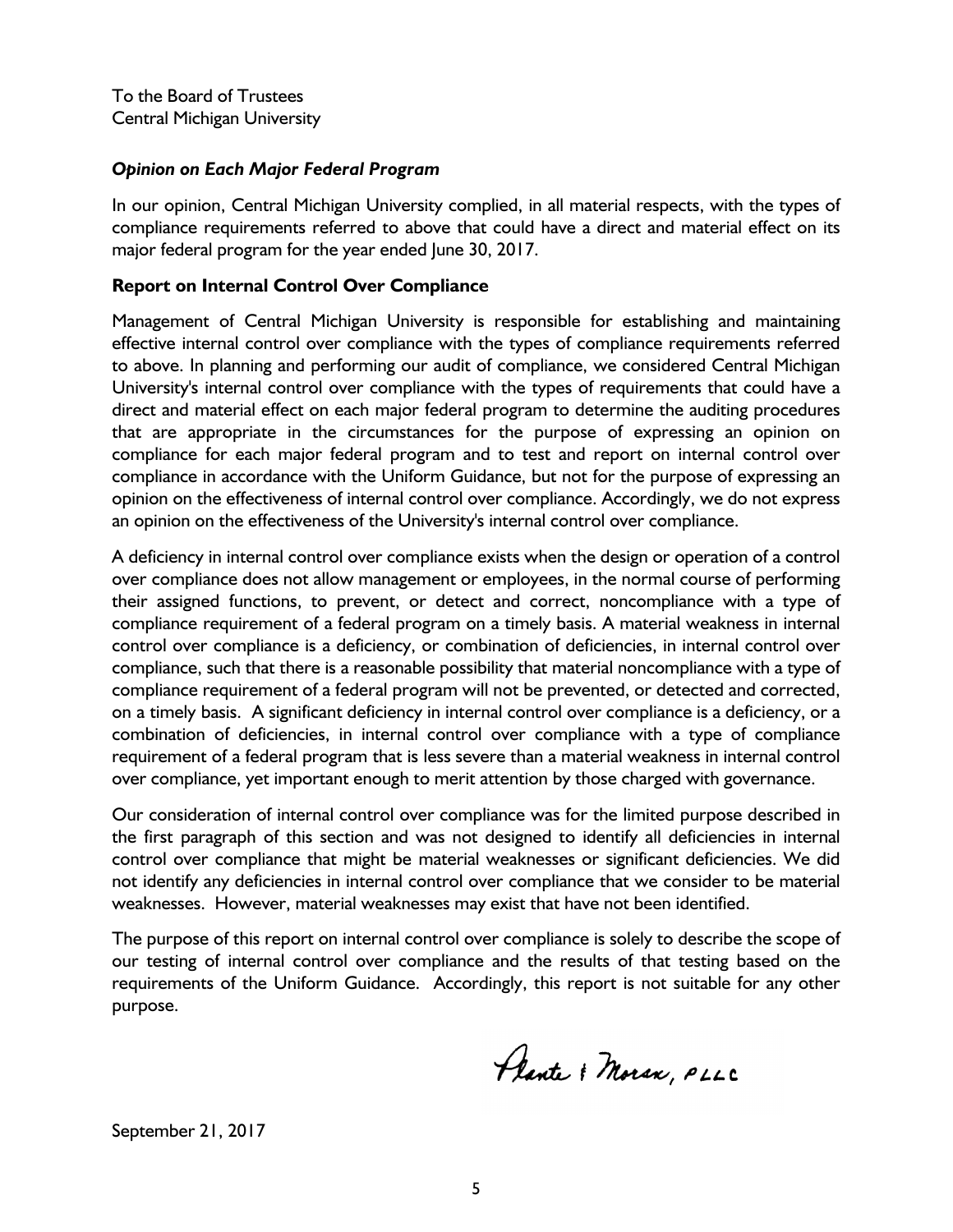### **Schedule of Expenditures of Federal Awards Year Ended June 30, 2017**

| Federal Agencies / Grant Name                                                                                                                    | Direct/Pass-<br>through | Federal Catalogue<br>Number | Federal or Pass-through<br>Number | Passed Through to<br>Subrecipients | Expenses             |    |
|--------------------------------------------------------------------------------------------------------------------------------------------------|-------------------------|-----------------------------|-----------------------------------|------------------------------------|----------------------|----|
| <b>Student Financial Assistance Cluster</b>                                                                                                      |                         |                             |                                   |                                    |                      |    |
| <b>U.S. Department of Education</b>                                                                                                              |                         |                             |                                   |                                    |                      |    |
| Federal Supplemental Educational Opportunity Grant 16-17                                                                                         | Direct                  | 84.007                      | P007A161985                       |                                    | s<br>449,652         |    |
| Federal Work Study 2016-2017                                                                                                                     | Direct                  | 84.033                      | P033A161985                       |                                    | 909,895              |    |
| Federal Pell Grant Program 14-15                                                                                                                 | Direct<br>Direct        | 84.063<br>84.063            | P063P140222<br>P063P150222        |                                    | 25.719               | 10 |
| Federal Pell Grant Program 15-16                                                                                                                 |                         |                             |                                   |                                    |                      |    |
| Federal Pell Grant Program 16-17<br>William D. Ford Federal Direct Loan Sub Prog - 2016                                                          | Direct<br>Direct        | 84.063<br>84.268            | P063P160222<br>P268K160222        |                                    | 25,454,105<br>40.840 |    |
| William D. Ford Federal Direct Loan Unsub Prog - 2016                                                                                            | Direct                  | 84.268                      | P268K160222                       |                                    | 215,108              |    |
| William D. Ford Federal Direct Loan Plus Prog - 2016                                                                                             | Direct                  | 84.268                      | P268K160222                       |                                    | 224,637              |    |
| William D. Ford Federal Direct Loan Sub Prog - 2017                                                                                              | Direct                  | 84.268                      | P268K170222                       |                                    | 37.088.068           |    |
| William D. Ford Federal Direct Loan Unsub Prog - 2017                                                                                            | Direct                  | 84.268                      | P268K170222                       |                                    | 92,486,763           |    |
| William D. Ford Federal Direct Loan Plus Prog - 2017                                                                                             | Direct                  | 84.268                      | P268K170222                       |                                    | 45,871,074           |    |
| Teacher Education Assistance for College and Higher Education Grant 16-17                                                                        | Direct                  | 84.379                      | P379T170222                       |                                    | 39,142               |    |
| Total Student Financial Assistance Cluster                                                                                                       |                         |                             |                                   |                                    | 202,805,013          |    |
| <b>TRIO Cluster</b>                                                                                                                              |                         |                             |                                   |                                    |                      |    |
| <b>U.S. Department of Education</b>                                                                                                              |                         |                             |                                   |                                    |                      |    |
| Central Michigan University Educational Talent Search - Detroit                                                                                  | Direct                  | 84.044A                     | P044A160830                       |                                    | 164,050              |    |
| CMU Upward Bound/Northwestern/Collegiate Prep 2015-16                                                                                            | Direct                  | 84.047A                     | P047A121307-15                    |                                    | 122.937              |    |
| CMU Upward Bound/Northwestern/Collegiate Prep 2016-17                                                                                            | Direct                  | 84.047A                     | P047A121307-16                    |                                    | 186,574              |    |
| Preparation for Success: CMU's Ronald E. McNair Program Year 2015-16                                                                             | Direct                  | 84.217A                     | P217A120131-14A                   |                                    | 58.739               |    |
| Preparation for Success: CMU'S Ronald E. McNair Program 2016-17                                                                                  | Direct                  | 84.217A                     | P217A120131-16                    |                                    | 184,060              |    |
| <b>Total TRIO Cluster</b>                                                                                                                        |                         |                             |                                   |                                    | 716,360              |    |
| <b>Research and Development Cluster</b>                                                                                                          |                         |                             |                                   |                                    |                      |    |
| <b>U.S. Department of Agriculture</b>                                                                                                            |                         |                             |                                   |                                    |                      |    |
| Passed through Pennsylvania State University -<br>Hydrological-microbial interactions controlling landscape phosphorous mobility                 | Pass-through            | 10.310                      | 4977-CMU-USDA-1636                |                                    | 4,451                |    |
|                                                                                                                                                  |                         |                             |                                   |                                    |                      |    |
| Total U.S. Department of Agriculture                                                                                                             |                         |                             |                                   |                                    | 4,451                |    |
| <b>U.S. Department of Commerce</b><br>National Oceanic and Atomospheric Administration:                                                          |                         |                             |                                   |                                    |                      |    |
| Passed through University of Wisconsin Green Bay -                                                                                               |                         |                             |                                   |                                    |                      |    |
| Quantifying Coastal Wetland Nearshore Linkages in Lake MI                                                                                        | Pass-through            | 11.417                      | 144PRJ79VCCMU14                   |                                    | 4,638                |    |
| Passed through University of Illinois then passed through University of Notre Dame -                                                             |                         |                             |                                   |                                    |                      |    |
| Quantifying Coastal Wetland Nearshore Linkages in Lake MI                                                                                        | Pass-through            | 11.417                      | 2014-02342-02                     |                                    | 11.519               |    |
| Passed through University of Michigan:                                                                                                           |                         |                             |                                   |                                    |                      |    |
| Effects of the Nearshore Shunt on Benthic Invasive Species                                                                                       | Pass-through            | 11.417                      | PO#3003394670                     |                                    | 15.574               |    |
| Use of Dual-Frequency Identification Sonar (DIDSON) Cameras                                                                                      | Pass-through            | 11.417                      | PO#3003956278                     |                                    | 20,598               |    |
| Total passed through University of Michigan                                                                                                      |                         |                             |                                   |                                    | 36.172               |    |
|                                                                                                                                                  |                         |                             |                                   |                                    |                      |    |
| Passed through Michigan Department of Environmental Quality -<br>A Decision Support System for Restoration & Protection of MI's Coastal Wetlands | Pass-through            | 11.419                      | 16-CHAB-001                       | \$<br>17,709                       | 50,491               |    |
|                                                                                                                                                  |                         |                             |                                   |                                    |                      |    |
| Passed through University of Michigan -                                                                                                          |                         |                             |                                   |                                    |                      |    |
| Can the Microbial Food Web Stabilize a Changing Lake Michigan Ecosystem?                                                                         | Pass-through            | 11.432                      | PO#3003590988                     |                                    | 13,090               |    |
| Passed through North Carolina State University -                                                                                                 |                         |                             |                                   |                                    |                      |    |
| Prediction of Heavy Banded Snowfall: Resolution Requirements                                                                                     | Pass-through            | 11,468                      | 2016-1519-01                      |                                    | 30.301               |    |
|                                                                                                                                                  |                         |                             |                                   | 17,709                             |                      |    |
| Total U.S. Department of Commerce                                                                                                                |                         |                             |                                   |                                    | 146,211              |    |
| <b>U.S. Department of Defense</b>                                                                                                                |                         |                             |                                   |                                    |                      |    |
| Passed through Duke University:                                                                                                                  |                         |                             |                                   |                                    |                      |    |
| Spectral Sampling Algorithms for Element Substitution in Critical Technologies                                                                   | Pass-through            | 12.300                      | 14-ONR-1007                       |                                    | 167.996              |    |
| Mineralogy Genome Project Extending the AFLOW Repository to Minerals                                                                             | Pass-through            | 12.300                      | 16-ONR-1002                       |                                    | 41,846               |    |
| Total passed through Duke University                                                                                                             |                         |                             |                                   |                                    | 209,842              |    |
| Total U.S. Department of Defense                                                                                                                 |                         |                             |                                   |                                    | 209.842              |    |
|                                                                                                                                                  |                         |                             |                                   |                                    |                      |    |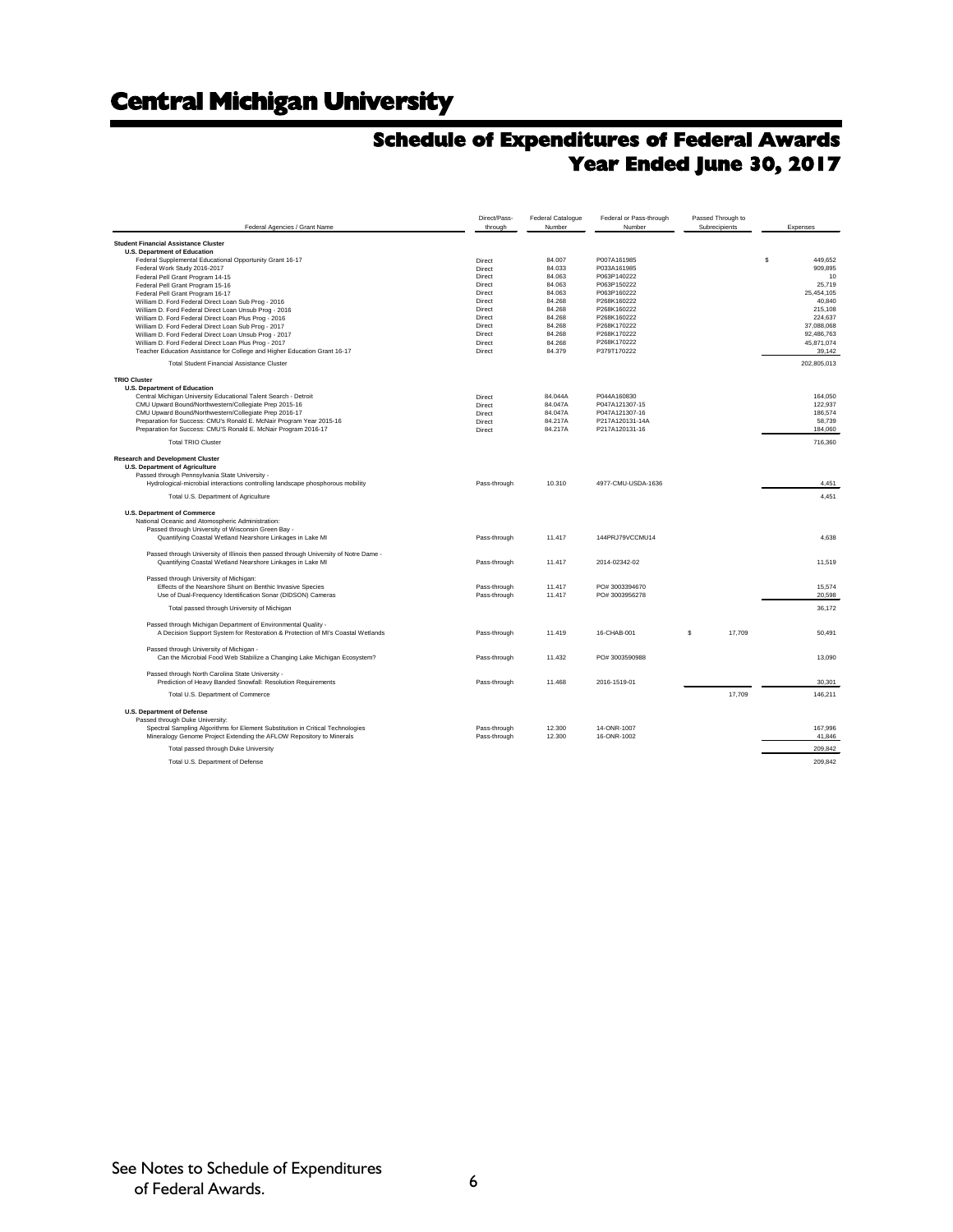### **Schedule of Expenditures of Federal Awards (Continued) Year Ended June 30, 2017**

| Federal Agencies / Grant Name                                                                                                                             | Direct/Pass-<br>through | Federal Catalogue<br>Number | Federal or Pass-through<br>Number      | Passed Through to<br>Subrecipients | Expenses         |
|-----------------------------------------------------------------------------------------------------------------------------------------------------------|-------------------------|-----------------------------|----------------------------------------|------------------------------------|------------------|
| Research and Development Cluster (Continued)                                                                                                              |                         |                             |                                        |                                    |                  |
| <b>National Science Foundation</b>                                                                                                                        |                         |                             |                                        |                                    |                  |
| Collaborative Research: Holey Reduced-Raphene-Oxide Film for Na-Ion Battery                                                                               | Direct                  | 47.041                      | CBET-1335944                           |                                    | s<br>33.089      |
| MRI:Acquisition of a Vicon system for multi-disciplinary research and education                                                                           | Direct                  | 47.041                      | CBET-1337511                           |                                    | 4,190            |
| BRAIN EAGER: Genetically Encoded Light Sources for Non-Invasive Optogenetics                                                                              | Direct                  | 47.041                      | CBET-1464686                           | $\mathbf{s}$<br>135,863            | 72,643           |
| Collaborative Research: Enriching the Professional Dev. of School Teachers                                                                                | Direct                  | 47.041                      | EEC-1542368                            |                                    | 155,608          |
| Collaborative Research: Physics-Based Analysis and Control of Human Snoring                                                                               | Direct                  | 47.041                      | CBET-1605434                           |                                    | 7,710            |
| Collab Research: Enriching the Professional Development of School Teachers                                                                                | Direct                  | 47.041                      | EEC-1542368                            |                                    | 3.993            |
| Supporting Rural Secondary School Student Learners in Developing Engineering                                                                              | Direct                  | 47.041                      | EEC-1542368                            |                                    | 7,225            |
| Magnetic Parameters from First-Principles                                                                                                                 | Direct                  | 47.049                      | DMR-1206920                            |                                    | 6.779            |
| Double Penning Trap Mass Spectrometer for Direct Gamma-Ray Standard Calibrations                                                                          | Direct<br>Direct        | 47.049                      | PHY-1307233                            |                                    | 8.595<br>61,090  |
| CAREER: Complete Ordering in Low-Dimensional Perovskites and Its Control<br>Studies of Exotic Nuclei with the MoNA LISA Neutron Detectors                 | Direct                  | 47.049<br>47.049            | CHE-1434457<br>PHY-1205357             |                                    | 11,316           |
| Operadic Structures in Topological Recursion                                                                                                              | Direct                  | 47.049                      | DMS-1308604                            |                                    | 12,188           |
| SusChEM: Synthesis of Degradable Sugar Poly(ortho esters) from Renewable                                                                                  | Direct                  | 47.049                      | CHE-1413033                            |                                    | 87.208           |
| Precision Measurements with the CHIP-TRAP                                                                                                                 | Direct                  | 47.049                      | PHY-1607429                            |                                    | 7,529            |
| High-Precision Optical Long-Based Interferometry Physics                                                                                                  | Direct                  | 47.049                      | AST-1614983                            |                                    | 34,261           |
| Some Problems in Several Complex Variables                                                                                                                | Direct                  | 47.049                      | DMS-1600371                            |                                    | 25.785           |
| CAREER: Chemical Tools for Understanding the Mycomembrane of Corynebacterineae                                                                            | Direct                  | 47.049                      | CHE1654408                             |                                    | 37,689           |
| Elucidating the role of animal heme peroxidase and organic complexing agents                                                                              | Direct                  | 47.050                      | EAR-1324060                            |                                    | 7,496            |
| Collaborative Research: Unraveling Molybdenum and Rhenium Speciation                                                                                      | Direct                  | 47.050                      | EAR-1503596                            |                                    | 42,913           |
| CAREER: MicroRNA Pathways Controlling the Development After Diapause                                                                                      | Direct                  | 47.074                      | IOS-1652283                            |                                    | 5,008            |
| Collaborative Research: The Impact of Face-to-Face and Remote Interviewing                                                                                | Direct                  | 47.075                      | SES-1654828                            |                                    | 13,835           |
| Next Generation Science Teacher Preparation                                                                                                               | Direct                  | 47.076                      | DUE-1245500                            |                                    | 18.220           |
| Enhancing STEM Education with Research-Based Environmental Experiments                                                                                    | Direct                  | 47.076                      | DUE-1323470                            | 41,520                             | 80,240           |
| <b>Practical Active Learning Stations</b>                                                                                                                 | Direct                  | 47.076                      | DUE-1608043                            | 8.538                              | 83.557           |
| Genetic Connectivity & Biogeographic Patterns of Antarctic Benthic Invertebrates                                                                          | Direct                  | 47.078                      | ANT-1043670                            |                                    | 16,787           |
| Passed through Michigan State University -                                                                                                                |                         |                             |                                        |                                    |                  |
| Nuclear Structure, Mesoscopic Physics, and Double-Beta Decay                                                                                              | Pass-through            | 47.049                      | RC103848CMU                            |                                    | 55,868           |
| Passed through University of Arizona:                                                                                                                     |                         |                             |                                        |                                    |                  |
| TRMS: Regulation of Early Endosperm Development in Maize Year 5                                                                                           | Pass-through            | 47.074                      | Y550699                                |                                    | 400              |
| Gene Regulatory Networks in the Maize Endosperm                                                                                                           | Pass-through            | 47.074                      | 316615                                 |                                    | 133,173          |
| Total passed through University of Arizona                                                                                                                |                         |                             |                                        |                                    | 133,573          |
| Passed through University of Michigan -                                                                                                                   |                         |                             |                                        |                                    |                  |
| Documenting the Occurrence Through Space & Time of Aquatic Non-Indigenous                                                                                 | Pass-through            | 47.074                      | 3003554907                             |                                    | 3,671            |
|                                                                                                                                                           |                         |                             |                                        |                                    |                  |
| Passed through Salish Kootenai College:                                                                                                                   |                         |                             |                                        |                                    |                  |
| All Nations Louis Stokes Alliance for Minority Participation 2015-16                                                                                      | Pass-through            | 47.076<br>47.076            | N/A<br>N/A                             |                                    | (141)            |
| All Nations Louis Stokes Alliance for Minority Participation 2016-17                                                                                      | Pass-through            |                             |                                        |                                    | 3,300            |
| Total passed through Salish Kootenai College                                                                                                              |                         |                             |                                        |                                    | 3,159            |
| Passed through University of Cincinnati -                                                                                                                 |                         |                             |                                        |                                    |                  |
| Beyond Accessibility: Praxis, Practice and Lived Experience in the Accommodation                                                                          | Pass-through            | 47.050                      | 009402-004 PN15030277                  |                                    | 286              |
| <b>Total National Science Foundation</b>                                                                                                                  |                         |                             |                                        | 185.921                            | 1.041.511        |
|                                                                                                                                                           |                         |                             |                                        |                                    |                  |
| U.S. Department of Health and Human Services                                                                                                              |                         |                             |                                        |                                    |                  |
| National Institutes of Health:                                                                                                                            |                         |                             |                                        |                                    |                  |
| Genetically Encoded Light-Production and Light-Sensing for Neuronal Manipulation<br>Disparities in Diabetes Comorbidities and Multiple Chronic Conditions | Direct<br>Direct        | 93.242<br>93.847            | 7R21MH101525-03S1<br>1R15DK104260-01A1 |                                    | 11,786<br>62.291 |
| BioLuminescent OptoGenetics (BL-OG): A Novel and Versatile Strategy                                                                                       | Direct                  | 93.853                      | 1U01NS099709-01                        | 250,998                            | 478,847          |
| Chemoenzymatic Synthesis of Trehalose Analogs for Investigating Mycobacteria                                                                              | Direct                  | 93.855                      | 1R15AI117670-01                        | 20,455                             | 107,201          |
| CpnA's Role in cAMP Signaling and the Actin Cytoskeleton in Dictyostelium                                                                                 | Direct                  | 93.859                      | 2R15GM078089-02                        |                                    | 25.201           |
| Mechanisms of RNP Granule Function in the Germ Line                                                                                                       | Direct                  | 93.859                      | 1R15GM109337-01A1                      |                                    | 92,855           |
| Stem Cell Multipotency During Quiescence                                                                                                                  | Direct                  | 93.859                      | 1R15GM117568-01                        |                                    | 163,076          |
| Novel Functions of Prim Pol                                                                                                                               | Direct                  | 93.859                      | 1R15GM117522-01A1                      |                                    | 126,493          |
| Employing Subcellular Calcium to Control Membrane Voltage                                                                                                 | Direct                  | 93.867                      | 5R21EY026427-02                        | 178,132                            | 259,848          |
| Total National Institutes of Health                                                                                                                       |                         |                             |                                        |                                    | 1,327,598        |
| Total U.S. Department of Health and Human Services                                                                                                        |                         |                             |                                        | 449.585                            | 1,327,598        |
|                                                                                                                                                           |                         |                             |                                        |                                    |                  |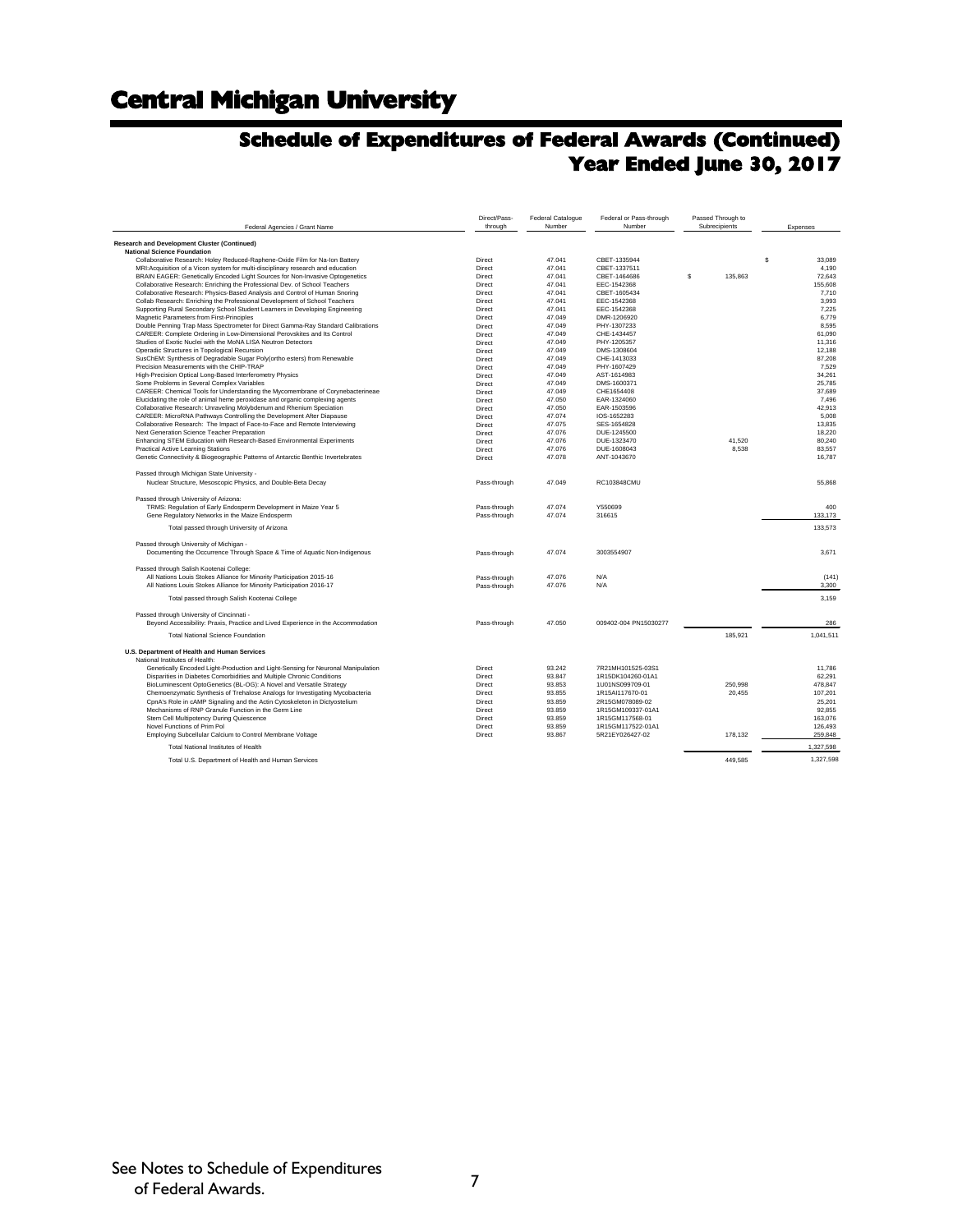### **Schedule of Expenditures of Federal Awards (Continued) Year Ended June 30, 2017**

| Federal Agencies / Grant Name                                                                                                                                                                                                                                                                                                                                                                                                                                                                                                                                                                                                                    | Direct/Pass-<br>through                                                      | <b>Federal Catalogue</b><br>Number                                           | Federal or Pass-through<br>Number                                                                               | Passed Through to<br>Subrecipients | Expenses                                                               |
|--------------------------------------------------------------------------------------------------------------------------------------------------------------------------------------------------------------------------------------------------------------------------------------------------------------------------------------------------------------------------------------------------------------------------------------------------------------------------------------------------------------------------------------------------------------------------------------------------------------------------------------------------|------------------------------------------------------------------------------|------------------------------------------------------------------------------|-----------------------------------------------------------------------------------------------------------------|------------------------------------|------------------------------------------------------------------------|
| Research and Development Cluster (Continued)                                                                                                                                                                                                                                                                                                                                                                                                                                                                                                                                                                                                     |                                                                              |                                                                              |                                                                                                                 |                                    |                                                                        |
| <b>U.S. Department of Energy</b><br>NUClear Computational Low-Energy Initiative (NUCLEI) Year 2<br>NUClear Computational Low-Energy Initiative (NUCLEI) YR 4<br>The Physics and Chemistry of Cluster-Based Catalyst Systems<br>Supplement to the Physics and Chemistry of Cluster-based<br>Spin-Forbidden Chemical Reactions Year 3                                                                                                                                                                                                                                                                                                              | Direct<br>Direct<br>Direct<br>Direct<br>Direct                               | 81.049<br>81.049<br>81.049<br>81.049<br>81.049                               | DE-SC0008529-0001<br>DE-SC0008529-0007<br>DE-SC0001330-0009<br>DE-SC0001330-0009<br>DE-SC0005027-0005           |                                    | s<br>84,149<br>4,072<br>84,472<br>57.561<br>1.249                      |
| Computational Methods Based on Density<br>Investigation of the Role of the VP-Process in Heavy Element Nucleosynthesis                                                                                                                                                                                                                                                                                                                                                                                                                                                                                                                           | Direct<br>Direct                                                             | 81.049<br>81.049                                                             | DE-SC0005027-0007<br>DE-SC0014285-0001                                                                          |                                    | 57,311<br>76,709                                                       |
| Element Specific Atomic Arrangement of Binary and Ternary Alloy Catalysts<br>Element Specific Atomic Arrangement of Nanosized Catalysts in as Prepared<br>High-Precision Penning Trap Measurements                                                                                                                                                                                                                                                                                                                                                                                                                                               | Direct<br>Direct<br>Direct                                                   | 81.049<br>81.049<br>81.049                                                   | DE-SC0006877-0001<br>DE-SC0006877/0004<br>DE-SC0015927                                                          | \$<br>1,332<br>87,527              | 10,851<br>216,665<br>88,208                                            |
| Passed through University of North Carolina -<br>Nuclear Theory for Double-Beta Decay and Fundamental Symmetries                                                                                                                                                                                                                                                                                                                                                                                                                                                                                                                                 | Pass-through                                                                 | 81.049                                                                       | DE-SC0015376: 5103975                                                                                           |                                    | 69.294                                                                 |
| Total U.S. Department of Energy                                                                                                                                                                                                                                                                                                                                                                                                                                                                                                                                                                                                                  |                                                                              |                                                                              |                                                                                                                 | 88,859                             | 750,541                                                                |
| U.S. Department of Interior<br>U.S. Geological Survey:                                                                                                                                                                                                                                                                                                                                                                                                                                                                                                                                                                                           |                                                                              |                                                                              |                                                                                                                 |                                    |                                                                        |
| Assessing Nursery Habitat Quality in the St. Clair-Detroit River System<br>Phytoplankton Enumeration for CMSI 2015<br>Functional Indicators of Coastal Wetland Condition<br>Analysis of Angler Creel Survey Data from the St. Clair-Detroit Rivers System                                                                                                                                                                                                                                                                                                                                                                                        | Direct<br>Direct<br>Direct<br>Direct                                         | 15.808<br>15,808<br>15.808<br>15,808                                         | G15AC00419<br>G16AC00031<br>G16AC00308<br>G17AC00072                                                            | 34,932                             | 35,904<br>5,269<br>110,352<br>6,950                                    |
| Total U.S. Geological Survey                                                                                                                                                                                                                                                                                                                                                                                                                                                                                                                                                                                                                     |                                                                              |                                                                              |                                                                                                                 |                                    | 158,475                                                                |
| U.S. Fish & Wildlife Services:<br>Continued Monitoring of Rock Ramp Fish Passages in the Saginaw Bay Basin<br>Quantifying Detection Sensitivity of eDNA for Northern Snakehead<br>Recruitment Dynamics and Spatial Distribution of Rivers Spawned Lake Whitefish<br>Quantification of Wetland-Off Shore Interconnectedness Using Stable Isotope<br>Conservation Genetics of Snuffbox Mussels in the Great Lakes Watershed<br>Impacts of Contaminants in Recruitment of Freshwater Mussels<br>Developing a Decision Support System for Prioritizing Protection<br>Mussel Primary Mix Exposure - Mussels, Host Fish, Streamside, and Purge Studies | Direct<br>Direct<br>Direct<br>Direct<br>Direct<br>Direct<br>Direct<br>Direct | 15,608<br>15,608<br>15,608<br>15.662<br>15.662<br>15.662<br>15,669<br>15,678 | F13AC00639<br>F12AP01114<br>AAB7568-PF-17<br>F14AP00520<br>F16AP00183<br>F16AP00639<br>F14AP00412<br>F17AC00151 | 104,509                            | 14<br>14.774<br>703<br>38,293<br>23,526<br>81,801<br>130,050<br>28.772 |
| Passed through Clemson University -<br>Visitor Use Management for Polar Bear Viewing at Arctic National Wildlife Refuge                                                                                                                                                                                                                                                                                                                                                                                                                                                                                                                          | Pass-through                                                                 | 15.678                                                                       | 1912-216-2011802                                                                                                |                                    | 6.757                                                                  |
| Total U.S. Fish & Wildlife Services                                                                                                                                                                                                                                                                                                                                                                                                                                                                                                                                                                                                              |                                                                              |                                                                              |                                                                                                                 |                                    | 324,690                                                                |
| Total U.S. Department of Interior                                                                                                                                                                                                                                                                                                                                                                                                                                                                                                                                                                                                                |                                                                              |                                                                              |                                                                                                                 | 139.441                            | 483.165                                                                |
| <b>U.S. Department of Justice</b><br>Examining Prison Stays in Michigan                                                                                                                                                                                                                                                                                                                                                                                                                                                                                                                                                                          | Direct                                                                       | 16.560                                                                       | 2016-R2-CX-0036                                                                                                 |                                    | 39,724                                                                 |
| Total U.S. Department of Justice                                                                                                                                                                                                                                                                                                                                                                                                                                                                                                                                                                                                                 |                                                                              |                                                                              | GL-00E01567-2                                                                                                   |                                    | 39.724                                                                 |
| <b>U.S. Environmental Protection Agency</b><br>GLIC: Great Lakes Coastal Wetland Monitoring<br>Coastal Wetland Monitoring: Continued Implementation by GLCWC                                                                                                                                                                                                                                                                                                                                                                                                                                                                                     | Direct<br>Direct                                                             | 66,469<br>66,469                                                             | GL-00E00612-9<br>GI-00E01567-2                                                                                  | 254.418<br>991.252                 | 81.927<br>1,531,370                                                    |
| Passed through Michigan Department of Environmental Quality:<br>Using Indices of Biotic Integrity for Assessing Wetland Health in Michigan<br>Development of an Index of Biotic Integrity for Assessing Health of Palustrine<br>Using Monitoring Results to Improve Management of Michigan's Coastal Wetlands                                                                                                                                                                                                                                                                                                                                    | Pass-through<br>Pass-through<br>Pass-through                                 | 66.419<br>66.419<br>66,469                                                   | W490089-16-1<br>W-481368-13-1<br>W-490414-17-1                                                                  |                                    | 7.541<br>11,613<br>19.088                                              |
| Total passed through Michigan Department of Environmental Quality                                                                                                                                                                                                                                                                                                                                                                                                                                                                                                                                                                                |                                                                              |                                                                              |                                                                                                                 |                                    | 38,242                                                                 |
| Total U.S. Environmental Protection Agency                                                                                                                                                                                                                                                                                                                                                                                                                                                                                                                                                                                                       |                                                                              |                                                                              |                                                                                                                 | 1,245,670                          | 1,651,539                                                              |
| National Aaronautics and Space Administration<br>Passed through Colorado State University -<br>Using Earth Observations to Assess the Socioeconomic Impact of Wildland Fire                                                                                                                                                                                                                                                                                                                                                                                                                                                                      | Pass through                                                                 | 43.001                                                                       | $G-25490-3$                                                                                                     |                                    | 8,827                                                                  |
| Total National Aaronautics and Space Administration                                                                                                                                                                                                                                                                                                                                                                                                                                                                                                                                                                                              |                                                                              |                                                                              |                                                                                                                 |                                    | 8.827                                                                  |
| <b>Total Research and Development Cluster</b>                                                                                                                                                                                                                                                                                                                                                                                                                                                                                                                                                                                                    |                                                                              |                                                                              |                                                                                                                 | 2.127.185                          | 5.663.409                                                              |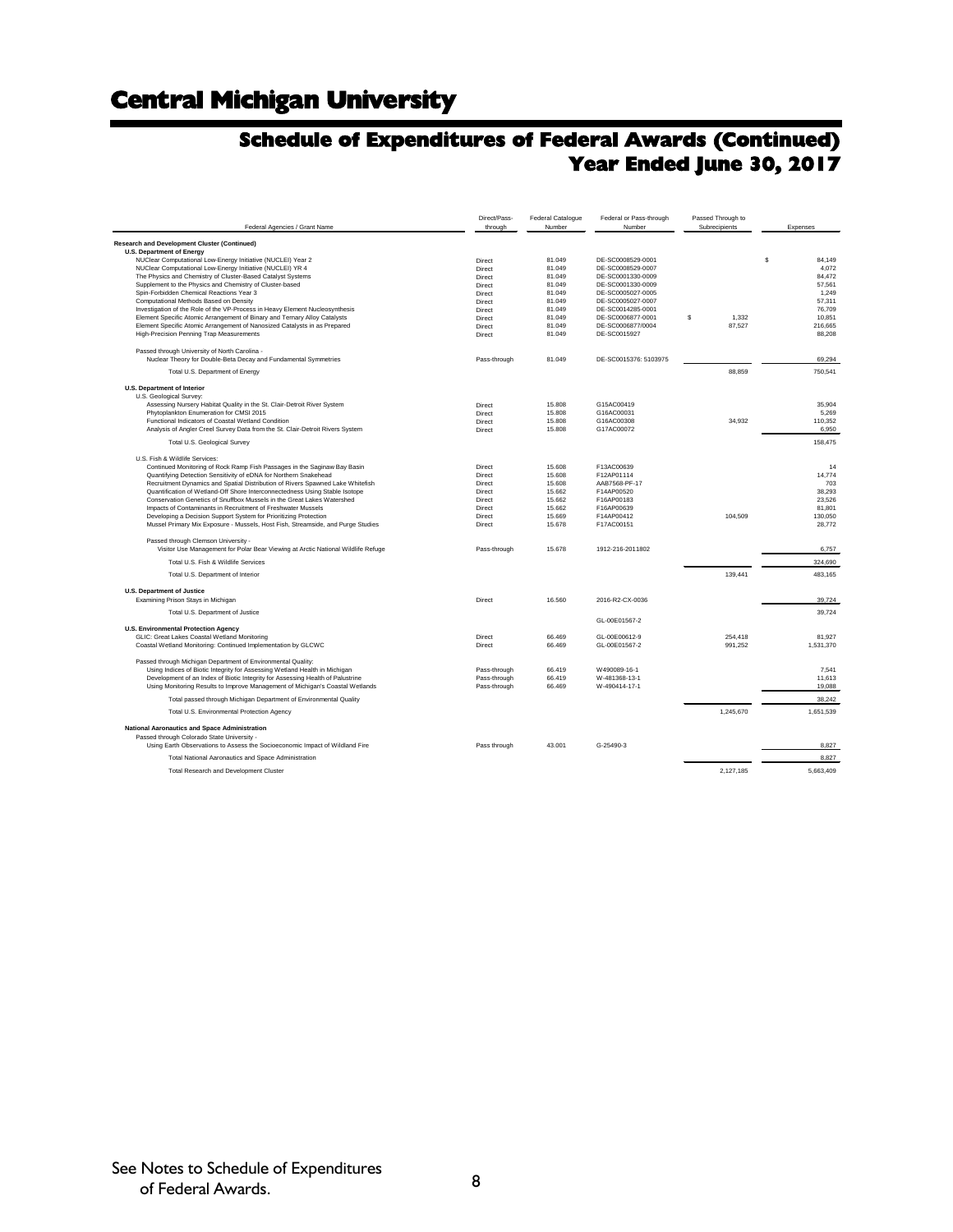### **Schedule of Expenditures of Federal Awards (Continued) Year Ended June 30, 2017**

| Federal Agencies / Grant Name                                                                                                                                                        | Direct/Pass-<br>through      | Federal Catalogue<br>Number | Federal or Pass-through<br>Number     | Passed Through to<br>Subrecipients | Expenses               |
|--------------------------------------------------------------------------------------------------------------------------------------------------------------------------------------|------------------------------|-----------------------------|---------------------------------------|------------------------------------|------------------------|
| <b>Other Federal Awards</b>                                                                                                                                                          |                              |                             |                                       |                                    |                        |
| U.S. Department of Health and Human Services                                                                                                                                         |                              |                             |                                       |                                    |                        |
| Administration for Children and Families -<br>Passed through Eightcap, Inc.:                                                                                                         |                              |                             |                                       |                                    |                        |
| Early Childhood Collaborative with EightCap 2016                                                                                                                                     | Pass-through                 | 93,600                      | N/A                                   |                                    | 91.966<br>$\mathbf{s}$ |
| Early Childhood Collaborative with EightCap Inc. 2017                                                                                                                                | Pass-through                 | 93.600                      | 05CH8363-04                           |                                    | 77,662                 |
| Total Administration for Children and Families                                                                                                                                       |                              |                             |                                       |                                    | 169,628                |
| Health Resources & Services Administration -                                                                                                                                         |                              |                             |                                       |                                    |                        |
| Passed through Wayne State University:<br>Michigan Leadership Education in Neurodevelopmental Disabilities (LEND)                                                                    | Pass-through                 | 93.110                      | WSU16155                              |                                    | 19,484                 |
| Pediatric Audiology Supplement to Leadership Education in Neurodevelopmental                                                                                                         | Pass-through                 | 93.251                      | WSU16149                              |                                    | 15,070                 |
| Total Health Resources & Services Administration                                                                                                                                     |                              |                             |                                       |                                    | 34.554                 |
| Total U.S. Department of Health and Human Services                                                                                                                                   |                              |                             |                                       |                                    | 204,182                |
| <b>U.S. Department of Education</b>                                                                                                                                                  |                              |                             |                                       |                                    |                        |
| Deaf-Blind Central: Michigan's Training & Resource Project Year 3                                                                                                                    | Direct                       | 84.326T                     | H326T130025-15                        |                                    | 70.214                 |
| DeafBlind Central: Michigan's Training and Resource Project Year 4                                                                                                                   | Direct                       | 84.326T                     | H326T130025-16                        |                                    | 185,319                |
| Passed through MI Campus Compact -                                                                                                                                                   |                              |                             |                                       |                                    |                        |
| MCC/MNAGEAR UP/College Positive Volunteerism 2015-16                                                                                                                                 | Pass-through                 | 84.334S                     | N/A                                   |                                    | 2.879                  |
| Passed through Michigan Department of Talent and Economic Development:                                                                                                               |                              |                             |                                       |                                    |                        |
| MI GEAR UP 2015-2016                                                                                                                                                                 | Pass through                 | 84.334S                     | $15 - 00 - 01$                        |                                    | 53,406                 |
| MI Gear Up 2016-17                                                                                                                                                                   | Pass through                 | 84.334S                     | 16-00-01                              |                                    | 86,082                 |
| Total passed through Michigan Department of Talent and Economic Development                                                                                                          |                              |                             |                                       |                                    | 139,488                |
| Improving Teacher Quality State Grants, ESEA Title II Part A:                                                                                                                        |                              |                             |                                       |                                    |                        |
| Passed through Michigan Department of Education:<br>Macomb World Geography History Project                                                                                           | Pass-through                 | 84.367B                     | 160290-025                            | \$<br>50,373                       | 174.017                |
| Professional Development for K-8 Teachers                                                                                                                                            | Pass-through                 | 84.367B                     | 160290-024                            | 9,031                              | 144,363                |
| Total passed through Michigan Department of Education                                                                                                                                |                              |                             |                                       |                                    | 318,380                |
| Passed through Michigan Department of Education then Passed through Eastern Michigan University -<br>Michigan Geographic Alliance Instructional Contract on the EMU American History | Pass-through                 | 84.367B                     | 150290-015                            |                                    | 7,054                  |
| Passed through Michigan Department of Education then Passed through University of Michigan -                                                                                         |                              |                             |                                       |                                    |                        |
| MGA Instructional Contract on the Wayne Schools World History and Geo. Proposal                                                                                                      | Pass-through                 | 84.367B                     | 150290-031                            |                                    | 542                    |
| Total Improving Teacher Quality State Grants, ESEA Title II Part A                                                                                                                   |                              |                             |                                       |                                    | 325,976                |
| Passed through National Writing Project:                                                                                                                                             |                              |                             |                                       |                                    |                        |
| 2016 National Writing Project Advanced Institute for College-Ready Writers                                                                                                           | Pass-through                 | 84.367D<br>84.367D          | 09-MI12-SEED2016<br>09-MI12 SEED 2017 |                                    | 13,882                 |
| 2017-2018 SEED CRWP Professional Development in a High-Need School Grant<br>2017-2018 Invitational Leadership Institute Grant                                                        | Pass-through<br>Pass-through | 84.367D                     | 09-MI12-SEED2017-ILI                  |                                    | 12,264<br>841          |
| Total passed through National Writing Project                                                                                                                                        |                              |                             |                                       |                                    | 26,987                 |
| Total U.S. Department of Education                                                                                                                                                   |                              |                             |                                       | 59,404                             | 750.863                |
|                                                                                                                                                                                      |                              |                             |                                       |                                    |                        |
| National Endowment for the Humanities<br><b>MCNH History Collections Project</b>                                                                                                     | Direct                       | 45.149                      | PG-232674-16                          |                                    | 1,319                  |
| Digitization of Michigan Newspapers                                                                                                                                                  | Direct                       | 45.149                      | PJ-50100-12                           |                                    | 28,345                 |
| Michigan-National Digital Newspaper Program                                                                                                                                          | Direct                       | 45.149                      | PJ-50100-12                           |                                    | 96,153                 |
| Total National Endowment for the Humanities                                                                                                                                          |                              |                             |                                       |                                    | 125,817                |
| National Endowment for the Arts                                                                                                                                                      |                              |                             |                                       |                                    |                        |
| Passed through MI Council for Arts & Cultural Affairs -                                                                                                                              |                              |                             |                                       |                                    |                        |
| STEAM: Creating an Environment of Accessibility and Innovation                                                                                                                       | Pass-through                 | 45.025                      | 160P2823PS                            |                                    | 520                    |
| Total National Endowment for the Arts                                                                                                                                                |                              |                             |                                       |                                    | 520                    |
| <b>U.S. Department of Agriculture</b><br>Educating Physicians for Rural Practice: Comprehensive Community Clerkship                                                                  | Direct                       | 10.855                      | MI 741-B16                            |                                    | 42,064                 |
| Passed through Michigan Department of Education:                                                                                                                                     |                              |                             |                                       |                                    |                        |
| Child and Adult Care Food Program 2015-16                                                                                                                                            | Pass-through                 | 10.558                      | 370005017                             |                                    | 6,623                  |
| Child and Adult Care Food Program 2016-2017                                                                                                                                          | Pass-through                 | 10.558                      | 370005017                             |                                    | 26,396                 |
| Total passed through Michigan Department of Education                                                                                                                                |                              |                             |                                       |                                    | 33,019                 |
| Total U.S. Department of Agriculture                                                                                                                                                 |                              |                             |                                       |                                    | 75,083                 |
| <b>Total Other Federal Awards</b>                                                                                                                                                    |                              |                             |                                       | 59.404                             | 1,156,465              |
| <b>Total Federal Awards</b>                                                                                                                                                          |                              |                             |                                       | 2,186,589<br>s                     | 210,341,247<br>s       |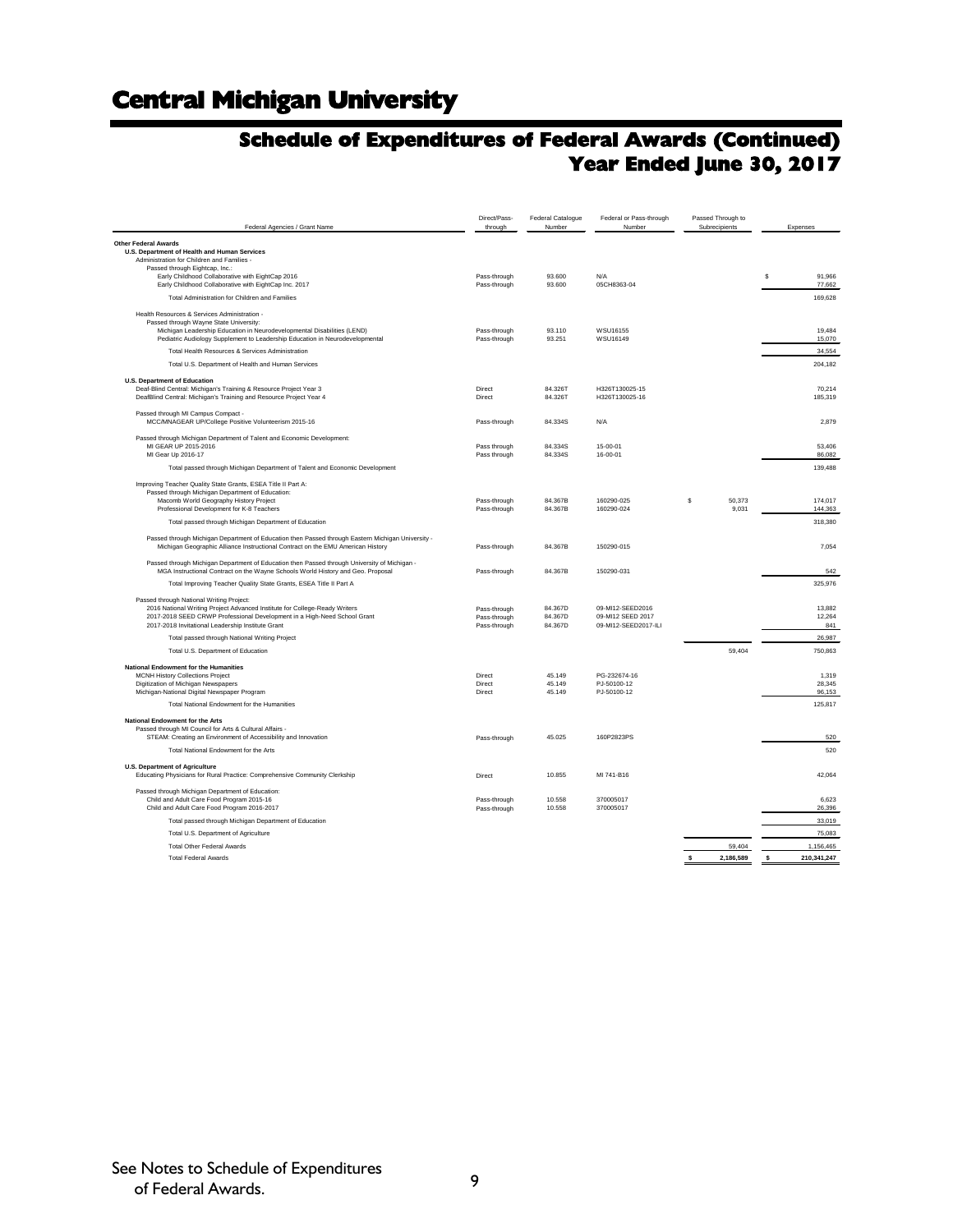### Notes to Schedule of Expenditures of Federal Awards Year Ended June 30, 2017

### Note 1 - Basis of Presentation

The accompanying schedule of expenditures of federal awards (the "Schedule") includes the federal grant activity of Central Michigan University (the "University") under programs of the federal government for the year ended June 30, 2017. The information in this Schedule is presented in accordance with the requirements of Title 2 U.S. Code of Federal Regulations Part 200, *Uniform Administrative Requirements, Cost Principles, and Audit Requirements for Federal Awards* (the "Uniform Guidance"). Because the Schedule presents only a selected portion of the operations of Central Michigan University, it is not intended to and does not present the financial position, changes in net position, or cash flows of Central Michigan University.

### Note 2 - Summary of Significant Accounting Policies

Expenditures reported on the Schedule are reported on the accrual basis of accounting, except for expenditures passed through to subrecipients, which are reported on the cash basis of accounting. Such expenditures are recognized following, as applicable, either the cost principles in OMB Circular A-21, *Cost Principles for Educational Institutions*, or the cost principles contained in Title 2 U.S. Code of Federal Regulations Part 200, *Uniform Administrative Requirements, Cost Principles, and Audit Requirements for Federal Awards*, wherein certain types of expenditures are not allowable or are limited as to reimbursement. Negative amounts shown on the Schedule represent adjustments or credits made in the normal course of business to amounts reported as expenditures in prior years. Pass-through entity identifying numbers are presented where available.

The University has not elected to use the 10 percent *de minimus* indirect cost rate to recover indirect costs as allowed under the Uniform Guidance.

### Note 3 - Federal Perkins Loan Program Liquidation

The University liquidated the Federal Perkins Loan Program with the final liquidation being confirmed by the Department of Education on June 28, 2016 and there were no loan balances outstanding at June 30, 2017. The federal share of the University's final fund capital from the Perkins Loan program is \$156,146 and was refunded on July 7, 2016.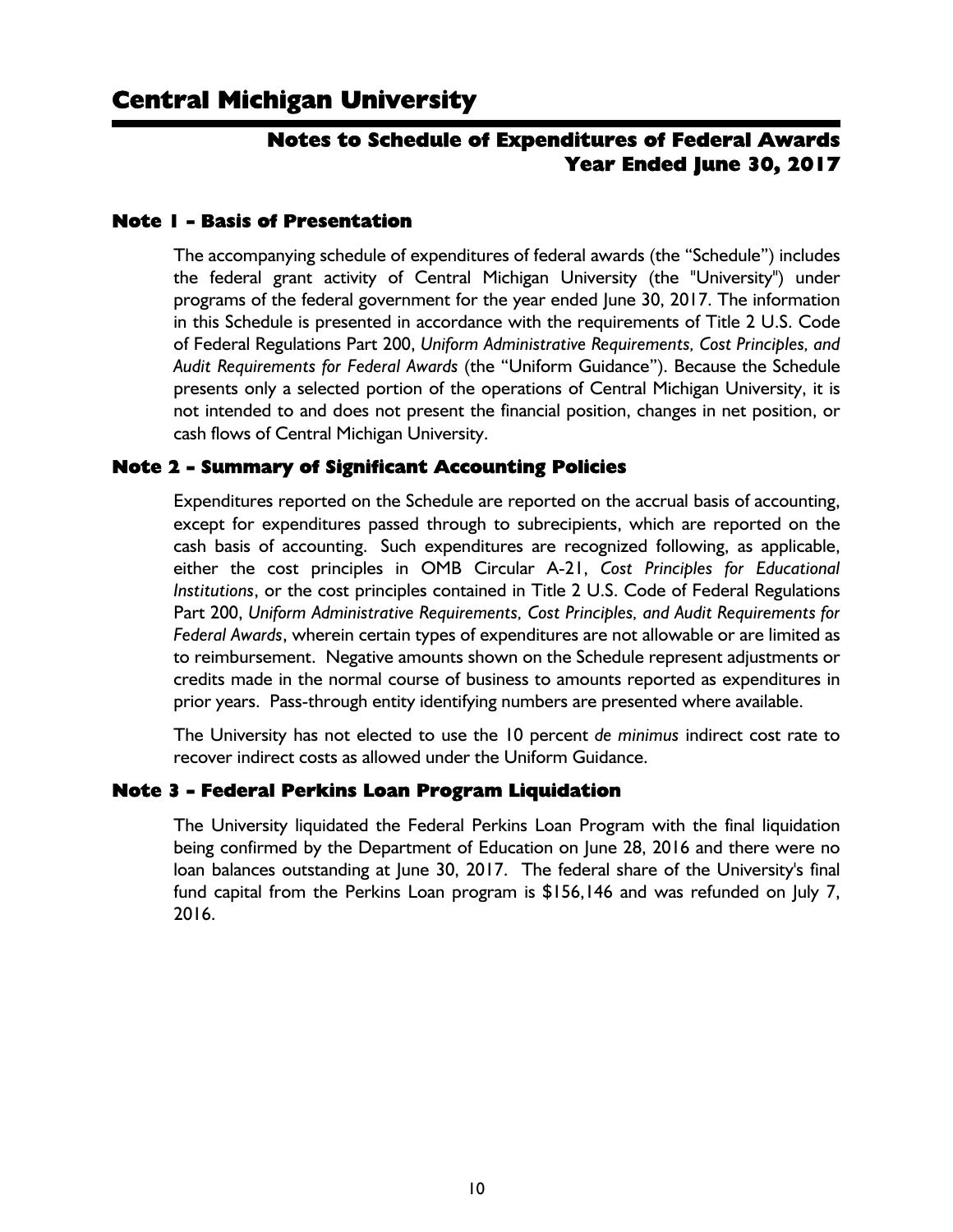### Schedule of Findings and Questioned Costs Year Ended June 30, 2017

### Section I - Summary of Auditor's Results

### **Financial Statements**

| Type of auditor's report issued: Unmodified                                                                                                            |  |  |     |          |               |  |
|--------------------------------------------------------------------------------------------------------------------------------------------------------|--|--|-----|----------|---------------|--|
| Internal control over financial reporting:                                                                                                             |  |  |     |          |               |  |
| Material weakness(es) identified?                                                                                                                      |  |  | Yes | X —      | No            |  |
| Significant deficiency(ies) identified that are<br>not considered to be material weaknesses?                                                           |  |  |     | Yes X    | None reported |  |
| Noncompliance material to financial<br>statements noted?                                                                                               |  |  |     | Yes X    | No            |  |
| <b>Federal Awards</b>                                                                                                                                  |  |  |     |          |               |  |
| Internal control over major programs:                                                                                                                  |  |  |     |          |               |  |
| Material weakness(es) identified?                                                                                                                      |  |  |     | Yes X No |               |  |
| • Significant deficiency(ies) identified that are<br>not considered to be material weaknesses?                                                         |  |  | Yes | X —      | None reported |  |
| Type of auditor's report issued on compliance for major programs: Unmodified                                                                           |  |  |     |          |               |  |
| Any audit findings disclosed that are required<br>to be reported in accordance with<br>Section 2 CFR 200.516 (a)?<br>Identification of major programs: |  |  | Yes | X        | No            |  |
| <b>CFDA Numbers</b><br>Name of Federal Program or Cluster                                                                                              |  |  |     |          |               |  |
| 84.007, 84.033, 84.063,<br>84.268, 84.379<br><b>Student Financial Assistance Cluster</b>                                                               |  |  |     |          |               |  |
| Dollar threshold used to distinguish between type A and type B programs: \$750,000                                                                     |  |  |     |          |               |  |
| Auditee qualified as low-risk auditee?                                                                                                                 |  |  | Yes |          | No            |  |